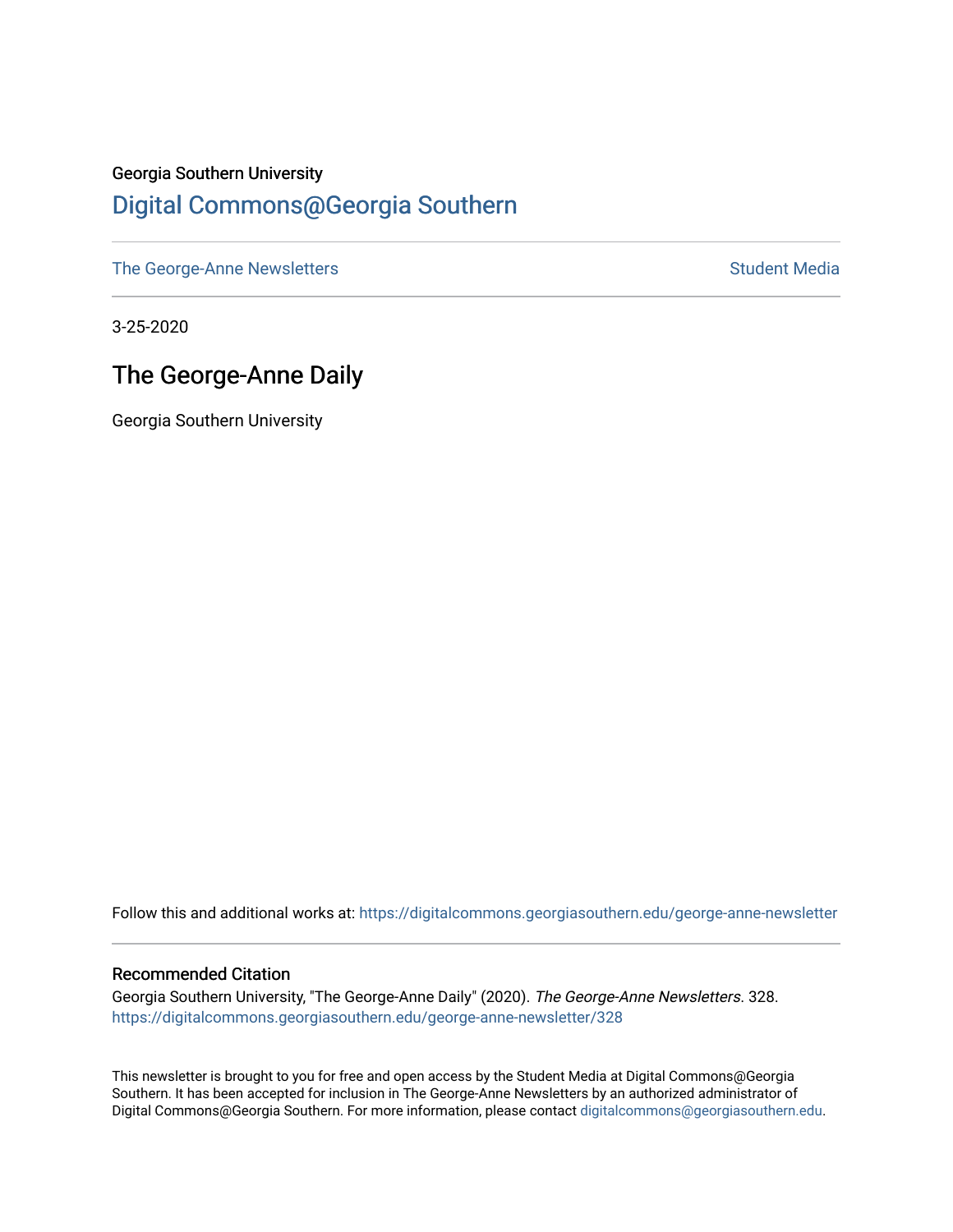# THE GEORGE-ANNE DAILY  $f$  $q$  $q$  $q$

# **Top stories from March 25, 2020**

Welcome to The G-A Daily newsletter! Thank you for your present and future readership. Be sure to keep up with us through our social media links above.

#### **Georgia Southern considers three [options for spring commencement](http://r20.rs6.net/tn.jsp?f=001MA6dtoGkewMerWn51z_wtxl3h7hfkYRX6IkHu5yzQcp562HzoB-UaN5lKnZL2zxr7g4zDHilz6mtENJpIcKO1PkA16wtAknqNLtbYTYyuvNFwv_TkIaSwmpCahZ3O_n9uLp8B1JE7krM49zye1FpQg2kCMPdL0p8PreEDsQmkH8b1TVV7h2GjDO-ukNMKclkvlUvkWKU83u8SyRYPWvXQFq1eWZaN-BF&c=ODNLlREkYqYiCx-VtHEilpvbUh1yC0nSAbUksfVpSQ8P0A8uAhvACQ==&ch=0FNZZfn2BlWHSN0dEBf47cjAP-EV2unJYNBsBhLd3E0RDiUYTJ_1lA==)**

Georgia Southern sent out an email Wednesday informing seniors of three graduation options in place of spring commencement.

#### **[Petition for Georgia Southern to give A's](http://r20.rs6.net/tn.jsp?f=001MA6dtoGkewMerWn51z_wtxl3h7hfkYRX6IkHu5yzQcp562HzoB-UaN5lKnZL2zxrSZPn7gDIeusazDYW_1IvtIKntNneXJwnaeRlVpelMAlzXJh7VMrvi3KycfMBz-YtIxBkGY-LUaa2nipBGoz8UUr-TqwOZKbn-roWXf5ggUIC0vcgRyrroEIVqlYSWIWAqixdvzcF-6qbJcmEWh8LOEOz83RGQwar&c=ODNLlREkYqYiCx-VtHEilpvbUh1yC0nSAbUksfVpSQ8P0A8uAhvACQ==&ch=0FNZZfn2BlWHSN0dEBf47cjAP-EV2unJYNBsBhLd3E0RDiUYTJ_1lA==) to all students gains thousands of signatures**

Hannah Hester, the student who created the petition on [Change.org,](http://r20.rs6.net/tn.jsp?f=001MA6dtoGkewMerWn51z_wtxl3h7hfkYRX6IkHu5yzQcp562HzoB-UaN5lKnZL2zxrYNctEQ_65GpNg48-07OiVgiTscfr4t40awaL-WrsDFuw9Y2Er-Ohx_SXZ1MTmd1fOGISUWsbae4=&c=ODNLlREkYqYiCx-VtHEilpvbUh1yC0nSAbUksfVpSQ8P0A8uAhvACQ==&ch=0FNZZfn2BlWHSN0dEBf47cjAP-EV2unJYNBsBhLd3E0RDiUYTJ_1lA==) wrote on the page that GS students did not pay for online classes nor are they prepared to take their classes online, and professors cannot expect the students to do well because of this.





## **THE LATEST IN SPORTS**

#### **[Looking back at Anita Howard's first](http://r20.rs6.net/tn.jsp?f=001MA6dtoGkewMerWn51z_wtxl3h7hfkYRX6IkHu5yzQcp562HzoB-UaN5lKnZL2zxrY8kCWaKwe7bitMXZ-b-ZTAkTN7STQPHQdWve_u5DowjiK6p0E5_hq5HdmvCWdgMnSK6OQEynET9CSt9c7DsbfsPdiq9gl0FMqqN3CQdfw-p8sDsNpcjbyi4_pWn_5dPk0NJ1UCIXJ_jIh-tUd-uBWGXiBhLhKqywMMgzC6Vqgo0=&c=ODNLlREkYqYiCx-VtHEilpvbUh1yC0nSAbUksfVpSQ8P0A8uAhvACQ==&ch=0FNZZfn2BlWHSN0dEBf47cjAP-EV2unJYNBsBhLd3E0RDiUYTJ_1lA==) season**

GS was also able to make the Sun Belt tournament for the first time since the 2017-2018 season. With six players graduating, the women's basketball team will be looking to continue to grow

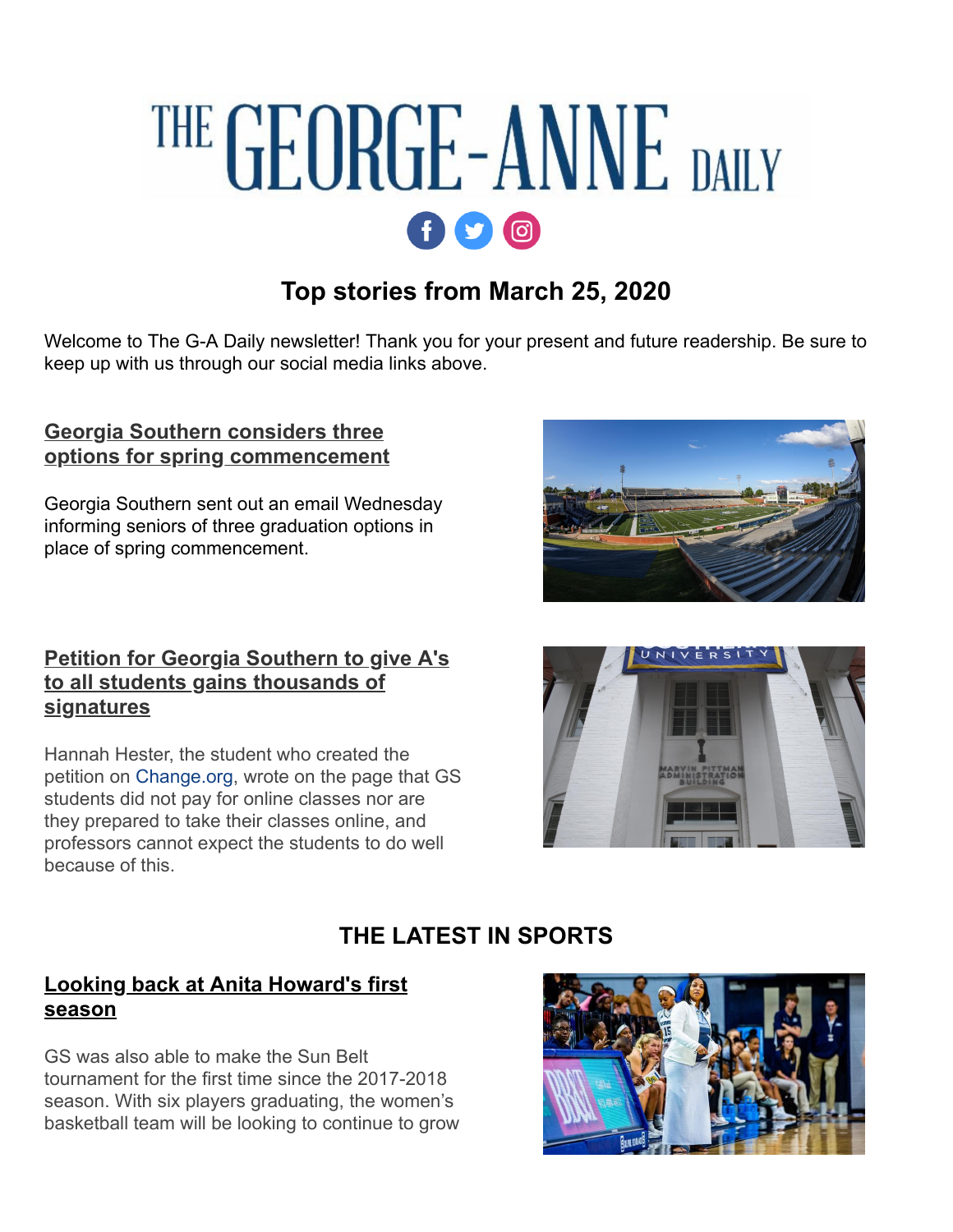and develop under first year head coach Anita Howard.

# **THE GEORGE-ANNE REFLECTOR MAGAZINE**

#### **[Date Ideas While Social Distancing](http://r20.rs6.net/tn.jsp?f=001MA6dtoGkewMerWn51z_wtxl3h7hfkYRX6IkHu5yzQcp562HzoB-UaN5lKnZL2zxrq12zNwQCriLY1DuDZE6DRPz9uHAQaDgeEFY9BPBEzaSAMjV9xd4kp01LrYMwCcuIxtxnlt3oQJdGi2_OJDheKm7A3eBj6BpSWnrH4JoUo70rcgRWv98T6x4_LY3xAMCq&c=ODNLlREkYqYiCx-VtHEilpvbUh1yC0nSAbUksfVpSQ8P0A8uAhvACQ==&ch=0FNZZfn2BlWHSN0dEBf47cjAP-EV2unJYNBsBhLd3E0RDiUYTJ_1lA==)**

Dating in itself can be hard. But when a disease sweeps across the globe, making it a national pandemic? Even harder.

That doesn't mean it's impossible, even with social distancing and quarantining. Without further ado, here are 10 date ideas you can do from the comfort of your own home.

#### **[In Case You Missed It: Self Care Tips](http://r20.rs6.net/tn.jsp?f=001MA6dtoGkewMerWn51z_wtxl3h7hfkYRX6IkHu5yzQcp562HzoB-UaN5lKnZL2zxrN5lLCNn-8K6JfXIHRa7W1Hrvx_XemvVIoTm6RjRDbbRqk4C5mMt2FXBZQvuKSIZhFSMXcTn5gGWjE6bG4vKNZX1Ja_w-fqA2ycv-3iOoKlM=&c=ODNLlREkYqYiCx-VtHEilpvbUh1yC0nSAbUksfVpSQ8P0A8uAhvACQ==&ch=0FNZZfn2BlWHSN0dEBf47cjAP-EV2unJYNBsBhLd3E0RDiUYTJ_1lA==)**

While in quarantine, read up on the best ways to take care of yourself.



# **THE GEORGE-ANNE MISCELLANY MAGAZINE**

#### **[POEM: Struck](http://r20.rs6.net/tn.jsp?f=001MA6dtoGkewMerWn51z_wtxl3h7hfkYRX6IkHu5yzQcp562HzoB-UaNSsqrBN5RruPPHRLRZo9u4Rv2A4uysc4fwDBN0Nh-6AyV72xzPp1c4RQ7CVtC33tRlkN-fj1D355-h13snILGfaBeaqdp4JWq9_fl35TrwsHLU7EECumfs=&c=ODNLlREkYqYiCx-VtHEilpvbUh1yC0nSAbUksfVpSQ8P0A8uAhvACQ==&ch=0FNZZfn2BlWHSN0dEBf47cjAP-EV2unJYNBsBhLd3E0RDiUYTJ_1lA==)**

"While living my life I was struck down By a beauty that took my Breath"



# **PHOTO OF THE DAY**